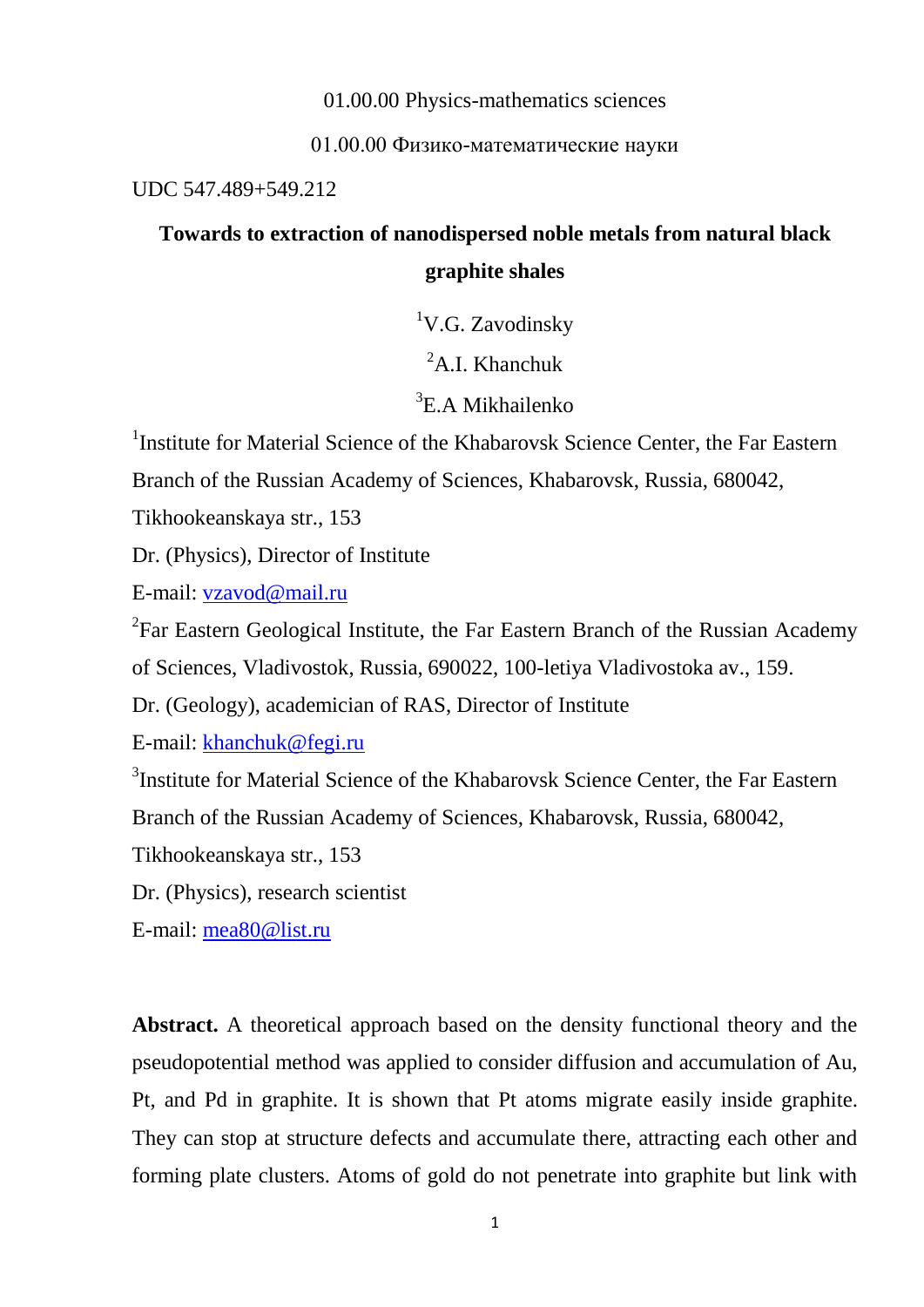edge atoms of broken graphite crystallites, forming three-dimensional metallic particles. Palladium behavior is intermediate between platinum and gold. Addition of silicon into graphite can promote the extraction of noble metals because Si atoms force out Pt, Pd, and Au atoms from their bonded states. Last effect can be used as a mechanism of striking off metals from graphite and their extraction from shales.

**Keywords**: noble metals; graphite shales; accumulation; ab initio simulation.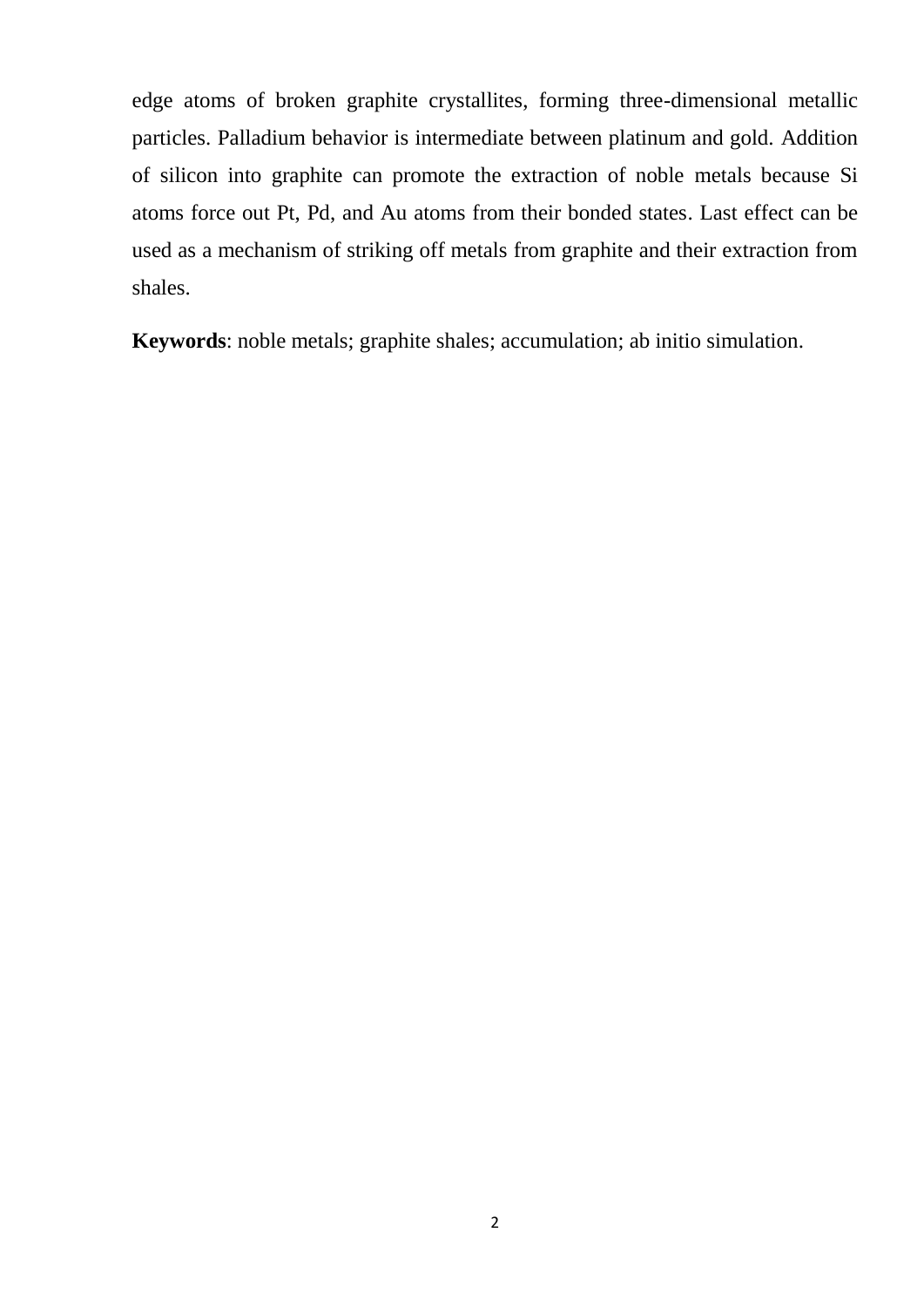**1. Introduction.** Accumulations of gold and platinum group elements in black graphite shales have recently been discovered in south regions of the Russian Far [1-4] Khanchuk et al. 2004; 2007; 2010]. It has been concluded that gold forms visible grains in graphite shales but platinum is present there by dispersive way mainly [5]. Concentrations of noble metals in local areas can reach several tens of grammas in ton. However, the level of their scrutiny is fragmentary due to difficult detecting of noble metals in carbon minerals and their high dispersion (single atoms or nanoparticles). Nowadays there is no clear understanding in what form these metals are included in shales, in what way they penetrate there, and how they accumulate inside [6-10]. The decision of this problem can be significantly advanced with use of methods of quantum-mechanical simulation. The problem of the noble metals behavior within graphite was considered recently [11] in the quantum-chemical approach. However, the authors could not obtain any reliable data on the energetics of the noble metals interaction with graphite.

The goal of this study is to investigate behavior of typical noble metals (Au, Pt, and Pd) in graphite taken as the simplest model of black shales. Graphite crystals are the arrangement of graphite sheets, e.g., AA, AB, or ABC sequence, along the Z-axis. In general, natural graphite adopts an AB-stacking sequence [12] therefore we studied here Pt, Pd, and Au behaviors in the AB stacked (two-layers) type of graphite.

**2. Methods and approaches.** All calculations were performed within the framework of the density functional theory [13, 14] using the plane wave basis set, the generalized gradient approximation [15], and the pseudopotential method [16], as implemented in the FHI96md package [17]. For an Au case we used a spinpolarized version of the FHI96md package because atomic gold demonstrate a non-zero magnetic moment in contact with carbon [18].

The pseudopotential for carbon was the same as utilized by Zavodinsky and Mikhailenko [19] and Zavodinsky [20, 21] where carbon contained systems were considered. Pseudopotentials for gold, platinum, palladium and silicon have been constructed in the scheme of Troullier-Martins [22]; they were checked for the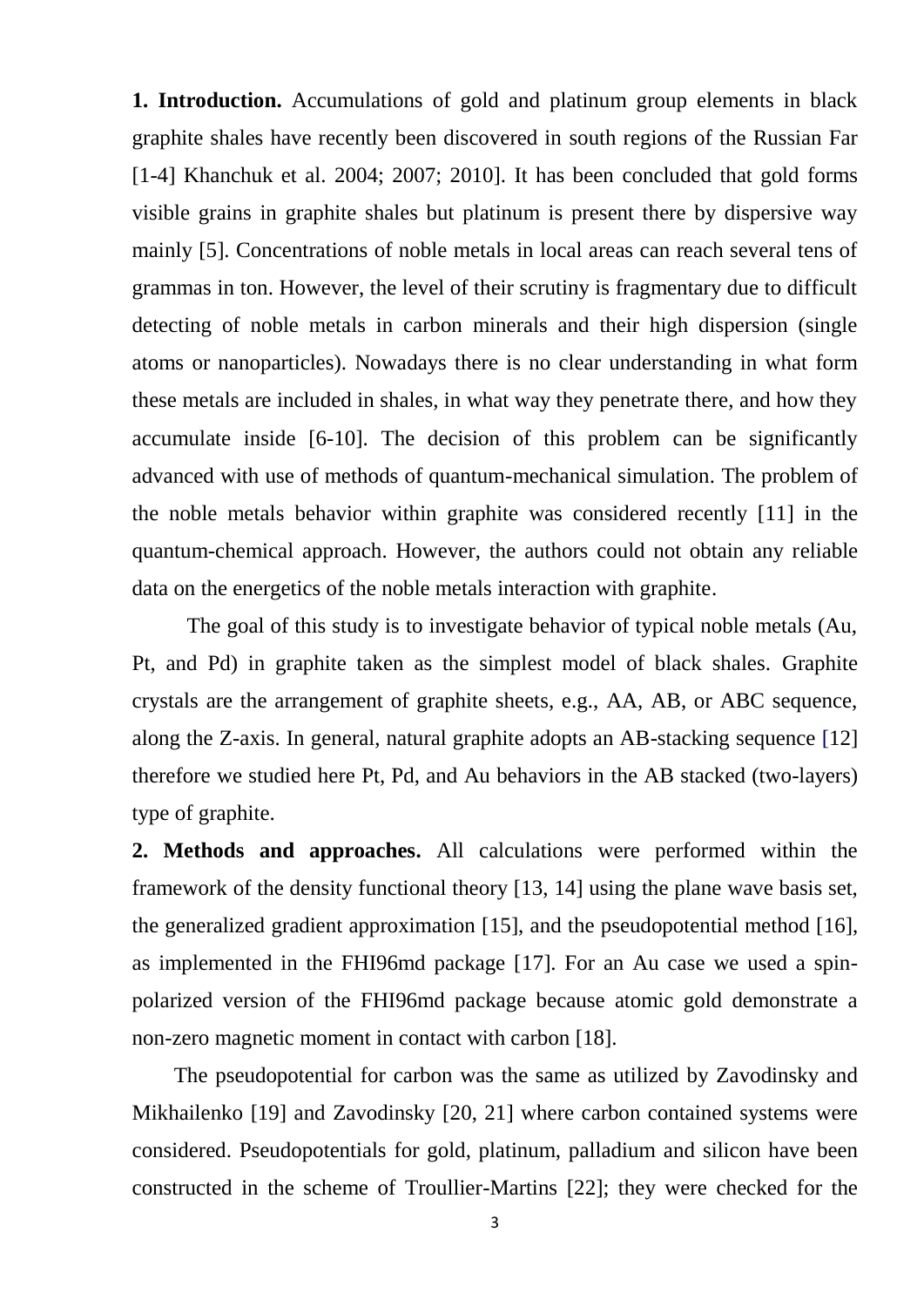absence of 'ghost' states and tested for determining the equilibrium lattice parameters  $a_0$  and the bulk elastic modules *B*. The values of  $a_0$  and *B* were found using the Murnagham equation of state [23].

In order to investigate diffusion and clusterization of metal atoms we used a periodic graphite supercell consisting of two graphene layers with twelve hexagon rings in each layer and with the 0.335 nm distance between layers. A fragment of this supercell is shown in Fig. 1. (The third layer is shown for clearness.) Interlayers in which metal atoms are placed are separated each from other by empty interlayers. For all calculations the  $8 \, k$ -points of the Brillouin zone ( $\Gamma$ -point  $(0,0,0)$  with a 2x2x2 grid as proposed by the Monkhorst-Pack scheme [24]) were used with the kinetic energy cutoff of 680 eV.

The energy of binding of a metal atom with graphite,  $E_{bind}$ , was calculated as follows:

$$
E_{\text{bind}} = E_{\text{tot}} - E_{\text{graphite}} - E_{\text{atom}} ,
$$

where  $E_{\text{tot}}$ ,  $E_{\text{graphite}}$  and  $E_{\text{atom}}$  are, respectively, energies of the metal-graphite system, the graphite cell, and a free metal atom. To determine the diffusion barrier inside graphite layers, values of  $E_{bind}$  were calculated along the line connecting the T (top), H (hollow),  $T<sup>H</sup>$  (top-hollow), and T (top) points as marked in Fig. 1. It must be noted that T and  $T<sup>H</sup>$  points are not equivalent, namely: the T-atom is situated under another T-atom, while the  $T<sup>H</sup>$ -atom is located under a hollow center.



Fig. 1. Atomic scheme of graphite. The dotted line represents a diffusion path for a metal atom, moving from one equivalent position to another  $(T-H-T<sup>H</sup>-T)$ .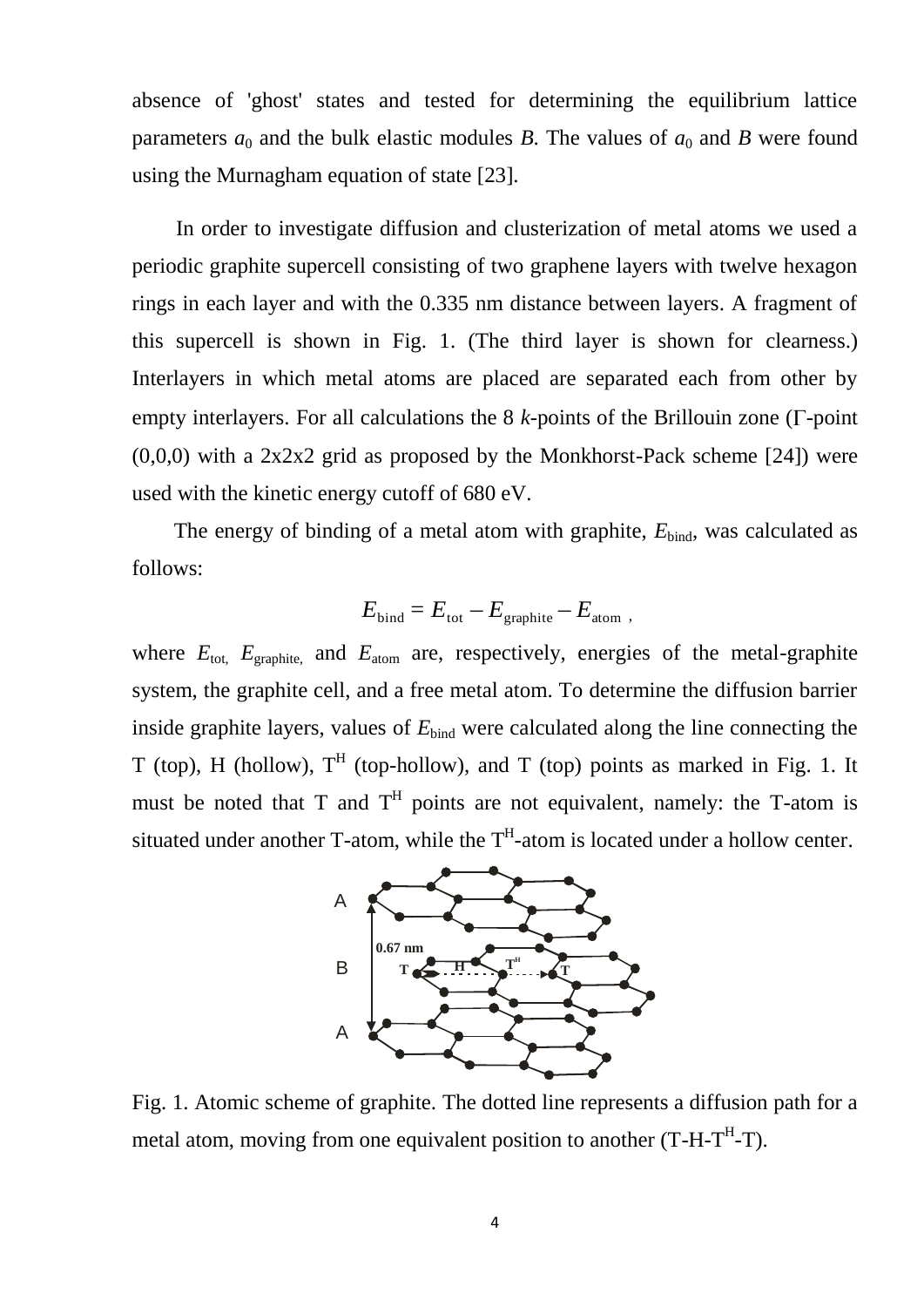**3. Results and discussion.** Calculations have shown that the binding energy for single Pt, Pd, and Au atoms is minimal when metal atoms are placed just above carbon atoms of a graphite layer (Fig. 2). The binding energies are listened in Table 1, and the energy schemes of energy migration calculated for Pt and Pd atoms are shown in Fig. 3. The Au migration within an interlayer was not considered because gold penetration into the interlayer space is very difficult.



Fig. 2. An atomic scheme of interaction of a single metal atom with graphite layers.



Fig. 3. Energy barriers for Pt and Pd atomic migration along graphite layers.

#### **Table 1.**

Calculated binding energies  $(E_{bind})$ , and the expansion distances  $(d_{exp})$  for single metal atoms within a graphite interlayer (T-position). Literature data [Ishii et al. 2009] are shown in parentless.

|                       | Pt         | Pd         | Au      |
|-----------------------|------------|------------|---------|
| $E_{bind}$ , eV       | $-1.82$    | $-0.40$    | $+1.62$ |
| $d_{\text{exp}}$ , nm | 0.408      | 0.410      | 0.414   |
| $E_{\text{bar}}$ , eV | 0.20(0.18) | 0.38(0.20) | 1.62    |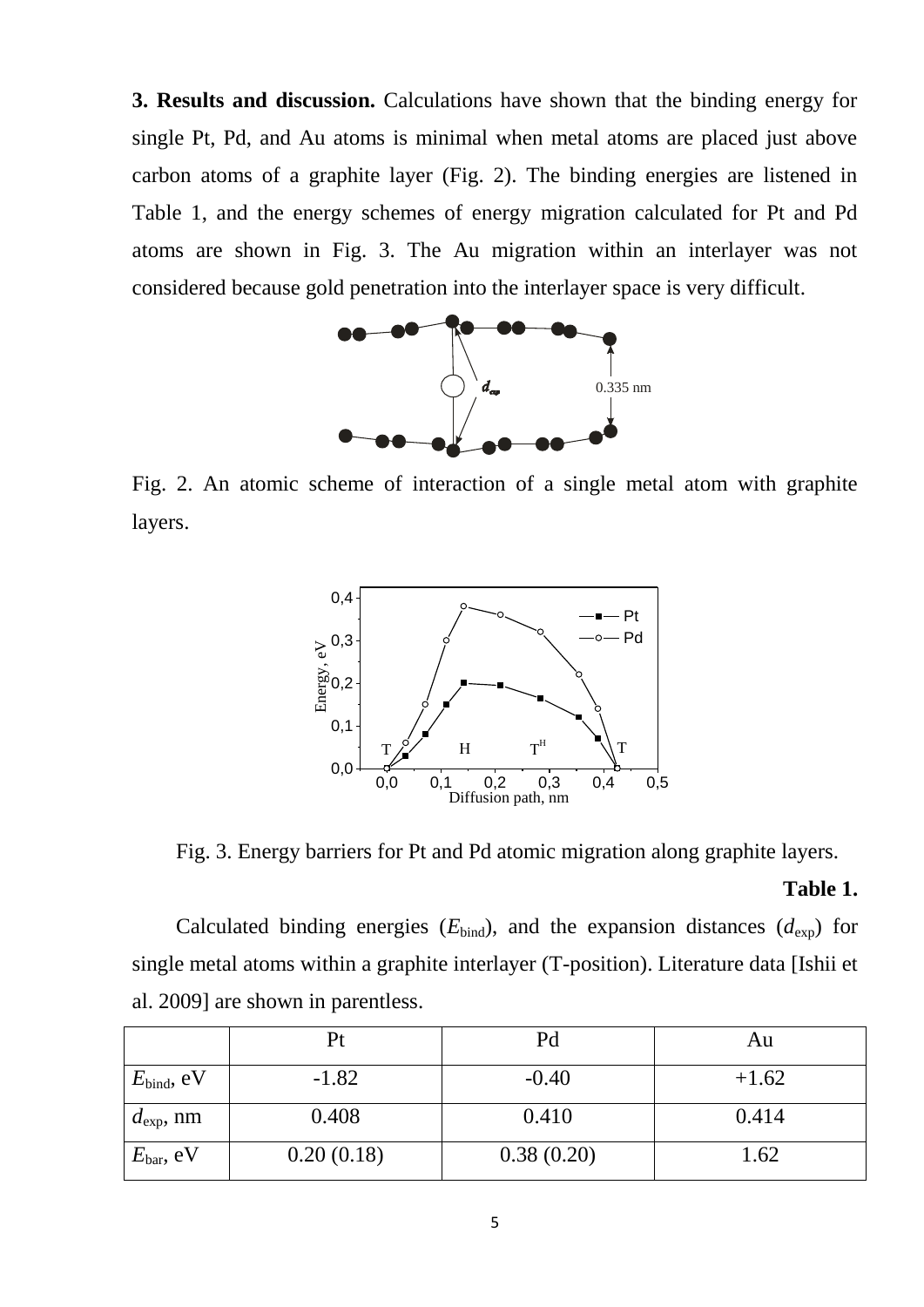One can see that in the Pt case, the graphite layers are very slightly deformed, the metal-carbon distance is the same as on graphene, therefore  $E_{bind}$  and  $E_{bar}$  very slightly differ from the Pt-graphene case. In the Pd case, graphite is strained much more, a metal atom is pressed strongly, which results in significant decreasing of the binding energy and in increasing of the migration barrier. The Au atom is pressed very strongly:  $d_{\rm exp}/2 = 0.207$  nm instead of  $d_{\rm M-C} = 0.240$  nm on graphene. It leads to a great energy loss and to impossibility for gold to penetrate into the interlayer space. Thus, single Pt and Pd atoms can easily migrate along interlayers of perfect graphite even at room temperatures and can be find in any site of it, but gold cannot.

However, in natural graphite minerals there are a lot of defects which can play a role of traps. The simplest and the most widespread of them is a carbon vacancy. Our calculations show that a carbon vacancy indeed catches single noble atoms (all binding energies are negative; their absolute values are listed in Table 2).

**Table 2.**

Absolute values of calculated binding energies  $(E_{bind})$  for metal atoms trapped by a carbon vacancy.

|                 |      | ւ ւր |      | $Pd_n$ |                             | $Au_n$ |      |     |
|-----------------|------|------|------|--------|-----------------------------|--------|------|-----|
|                 |      |      |      |        |                             |        |      |     |
| $E_{bind}$ , eV | 7.95 | 5.12 | 4.02 |        | $5.41$   3.08   2.33   2.91 |        | 0.62 | 0.0 |

The binding energy for  $Pt_1$  (7.95 eV) is very large and exceeds the cohesive energy of metallic platinum for which our calculation provides 6.16 eV, and a published experimental value is equal to 5.84 eV [25]. This binding energy is even comparable with the graphite cohesive energy, the calculated value of which has been reported of 8.74 eV [20], and experimental value is equal to 7.37 eV [26]. The platinum atom which has got to such trap cannot migrate even at the raised temperatures: at least while graphite still remains stable. Palladium and gold single atoms demonstrate weaker bonding with a point graphite defect than platinum atom. Calculations show that decreasing of the single-atom binding energies in the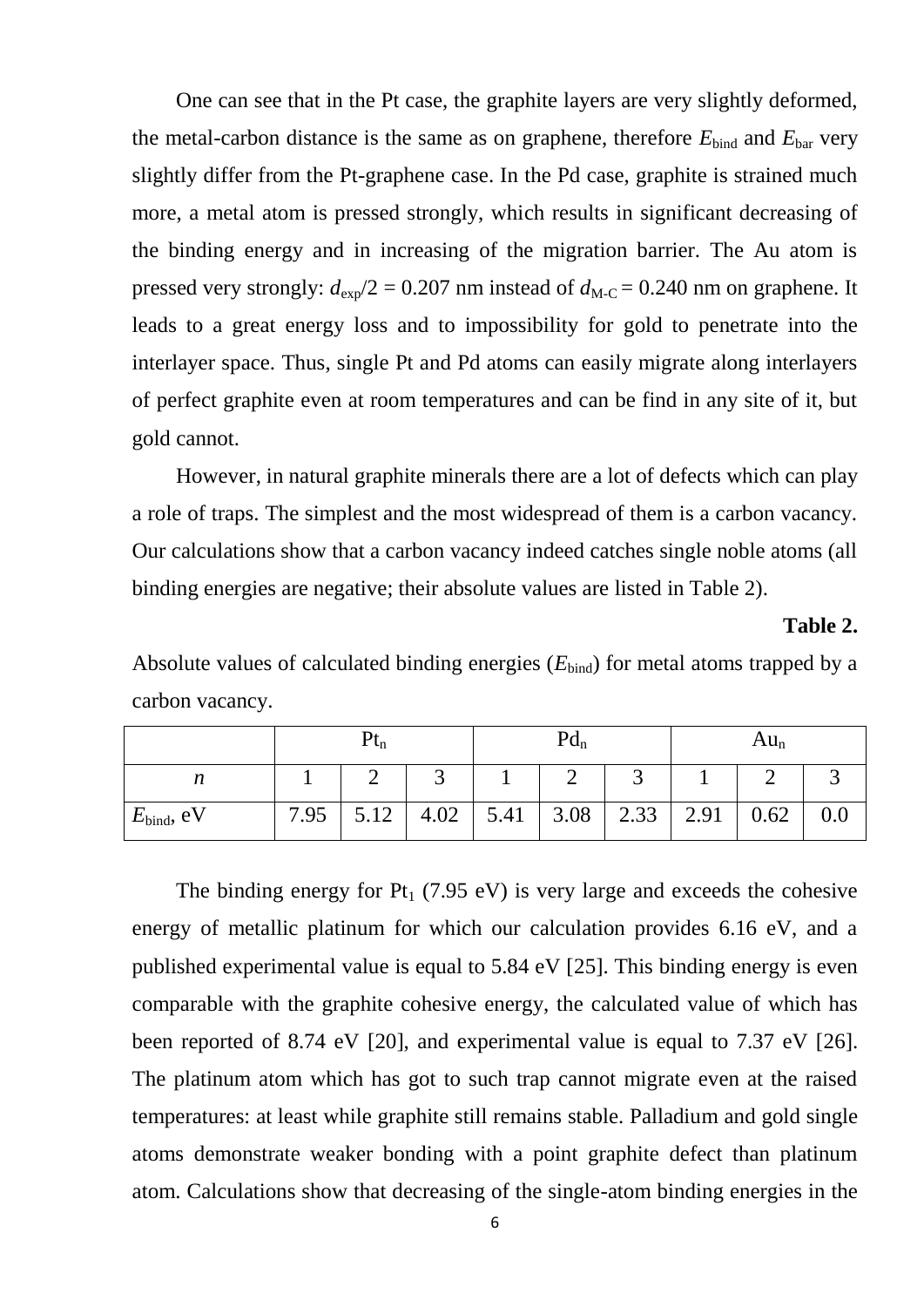Pt-Pd-Au row (7.95-5.41-2.91 eV) correlates with increasing of the metal-carbon distances (0.177-0.198-0.211 nm).

Differences of metal-graphite interactions for Pt, Pd, and Au became clearer if we consider the accumulation process for metal atoms near a carbon vacancy. A scheme of the first stage of such accumulation is shown in Fig. 4; metal-carbon  $(d_{\text{M-C}})$  and metal-metal distances  $(d_{1-2}, d_{1-3}, d_{2-3})$  for 3-atoms clusters localized near a carbon vacancy are listed in Table 3; the binding energies for two-atoms and three-atoms clusters are presented in Table 2.



Fig. 4. Atomic scheme of a three atomic metallic cluster near a carbon vacancy: 1) the first atom trapped by a carbon vacancy; 2) and 3) the second and third atoms linked with the first atom. The vacancy position is marked as V.

#### **Table 3.**

Metal-carbon ( $d_{M-C}$ ) and metal-metal distances ( $d_{1-2}$ ,  $d_{1-3}$ ,  $d_{2-3}$ ) for 3-atoms clusters localized near a carbon vacancy.

|                          | Pt <sub>3</sub> | $Pd_3$ | Au <sub>3</sub> |
|--------------------------|-----------------|--------|-----------------|
| $d_{\text{M-C}}(1)$ , nm | 0.177           | 0.198  | 0.211           |
| $d_{\text{M-C}}(2)$ , nm | 0.208           | 0.210  | 0.210           |
| $d_{\text{M-C}}(3)$ , nm | 0.208           | 0.210  | 0.215           |
| $d_{1-2}$ , nm           | 0.278           | 0.278  | 0.388           |
| $d_{1-2}$ , nm           | 0.278           | 0.278  | 0.326           |
| $d_{1-2}$ , nm           | 0.300           | 0.302  | 0.440           |

As it follows from Table 3, in the three-atoms cases the metal-carbon distances  $(d_{M-C}(1))$  for atoms trapped directly by a carbon vacancy are the same as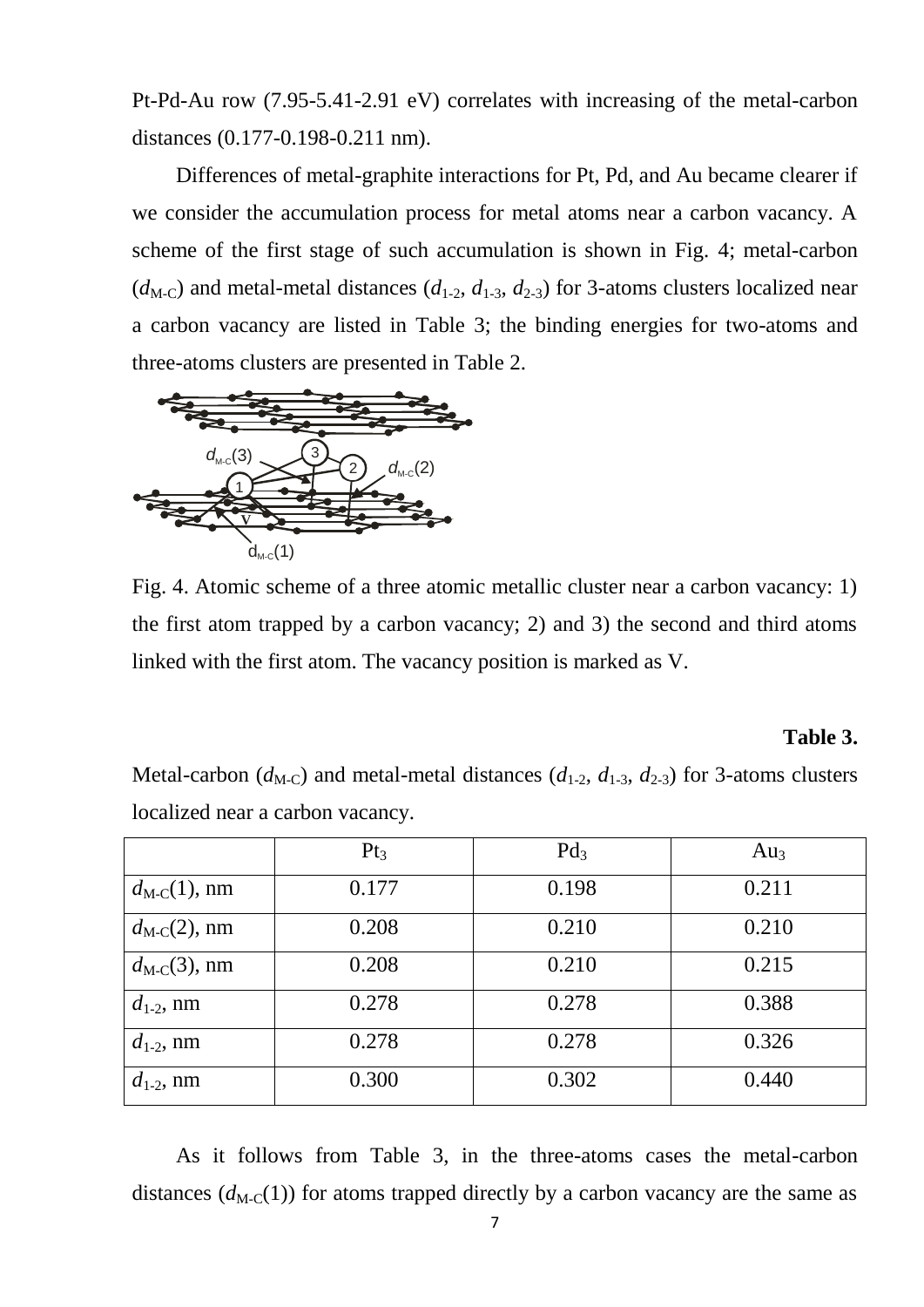in the single-atom cases. The second interesting fact is very large distances between gold atoms (up to 0.44 nm). This result correlates with abrupt reduction of the binding energy: 2.91 eV for  $Au_1$ , 0.62 eV for  $Au_2$ , and 0.0 eV for  $Au_3$ . In other words, calculations demonstrate their pushing away instead of accumulation.

Thus, trapping of platinum and palladium atoms at a vacancy defect of graphite gives a start for formation of their clusters (nanoparticles). However, the binding energies per atom decrease when particles increase; therefore the bonding of single Pt and Pd atoms with graphite defects is more preferable. Anyway, the particles growth is limited by the interlayer space of graphite, and formation of three-dimensional Pt and Pd particles is difficult.

Natural graphite has a lot of defects much more complicated than single carbon vacancies. A typical complicated defect is a break of one or several graphene sheets where metal atoms can interact with several carbon atoms having unsaturated covalent bonds. Such graphene breaks can border with internal empty spaces (cavities) and serve as places of possible formation of metallic particles. Graphene sheets may be broken by different ways. We have studied here two main of them, namely: zigzag and armchair edges. Schemes of these metal-graphite systems are shown in Fig. 5, calculated binding energies are listed in Table 4.





Fig. 5. Schemes of formation for metallic particles at edges of broken graphite sheets: A) armchair case; Z) zigzag case.

#### **Table 4.**

Absolute values of the binding energy for  $Pt_n$ ,  $Pd_n$ , and  $Au_n$  clusters  $(n=1-4)$ formed at graphite zigzag (Z) and armchair (A) edges.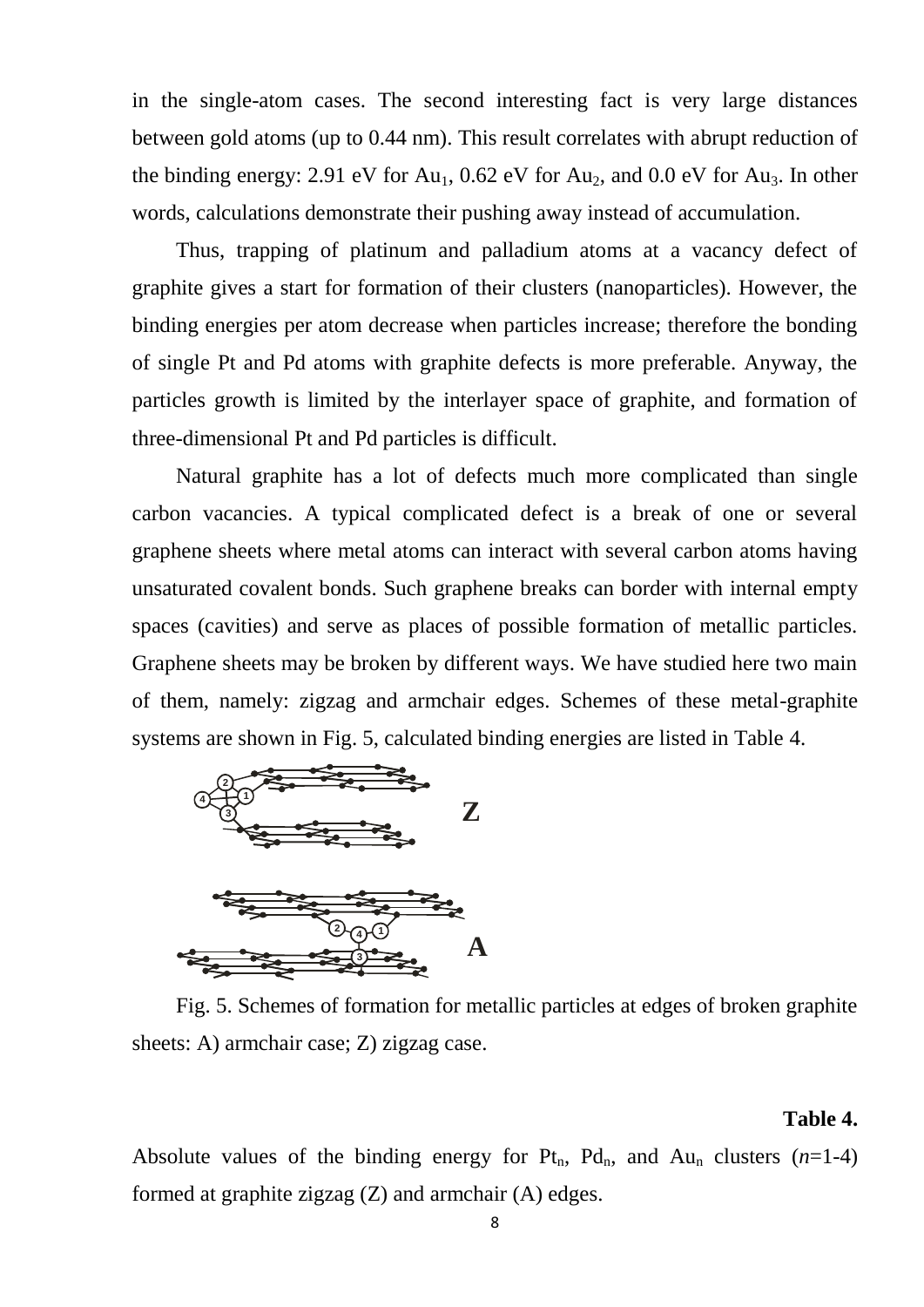|                  |   | $Pt_n$ |  |                                    |  | $Pd_n$ |  |  |  | $Au_n$ |  |                                                                                         |  |
|------------------|---|--------|--|------------------------------------|--|--------|--|--|--|--------|--|-----------------------------------------------------------------------------------------|--|
| $\boldsymbol{n}$ |   |        |  |                                    |  |        |  |  |  |        |  |                                                                                         |  |
| $E_{\rm bind}$   |   |        |  |                                    |  |        |  |  |  |        |  | $Z$   5.10   5.61   5.50   5.30   4.40   3.95   3.50   3.10   3.06   3.65   3.62   3.54 |  |
| eV               | A | 4.37   |  | $5.20$   4.90   4.72   4.37   4.10 |  |        |  |  |  |        |  | $3.44$   3.02   3.11   3.56   3.67   3.72                                               |  |
| per              |   |        |  |                                    |  |        |  |  |  |        |  |                                                                                         |  |
| atom             |   |        |  |                                    |  |        |  |  |  |        |  |                                                                                         |  |

In all cases the binding energies for single Pt and Pd atoms are less than in the case of trapping of these single atoms by a carbon vacancy (Table 3). However, the next Pt and Pd atoms are linked stronger with graphite edges than with an internal carbon vacancy saturated by the first atoms. Thus, platinum and palladium atoms prefer to migrate along graphite interlayers and to saturate all internal defects, before these atoms start to accumulate at broken edges.

The gold binding energy per atom is larger than the binding energy for a single gold atom trapped by a vacancy point defect (2.91 eV). Besides, as mentioned above, Au atoms need to overcome the barrier of 1.62 eV to penetrate into a graphite interlayer and to find a vacancy defect. Thus, gold prefers to accumulate at graphite edges than within interlayers.

As a rule, graphite of natural shales contains some mineral pollutions. Silicon is the main one of them. Silicon can be included there in different ways, for instance as a substitutable dopant. Our calculations show that a single Si atom links with a carbon vacancy with the binding energy of 8.7 eV, that is practically the same as the binding energy of a C atom and is larger than the binding energy of Pt in graphite. Thus, silicon can passivate vacancy defects in graphite, interfering with atoms of noble metals to collect on them. On another hand, Si atoms being placed at vacancy sites can attract noble metals. Namely, a Si atom attracts Pt and Pd atoms with the binding energy of -2.15 and -0.58 eV, respectively, while gold atoms run away off the trapped silicon.

# **4. Conclusion**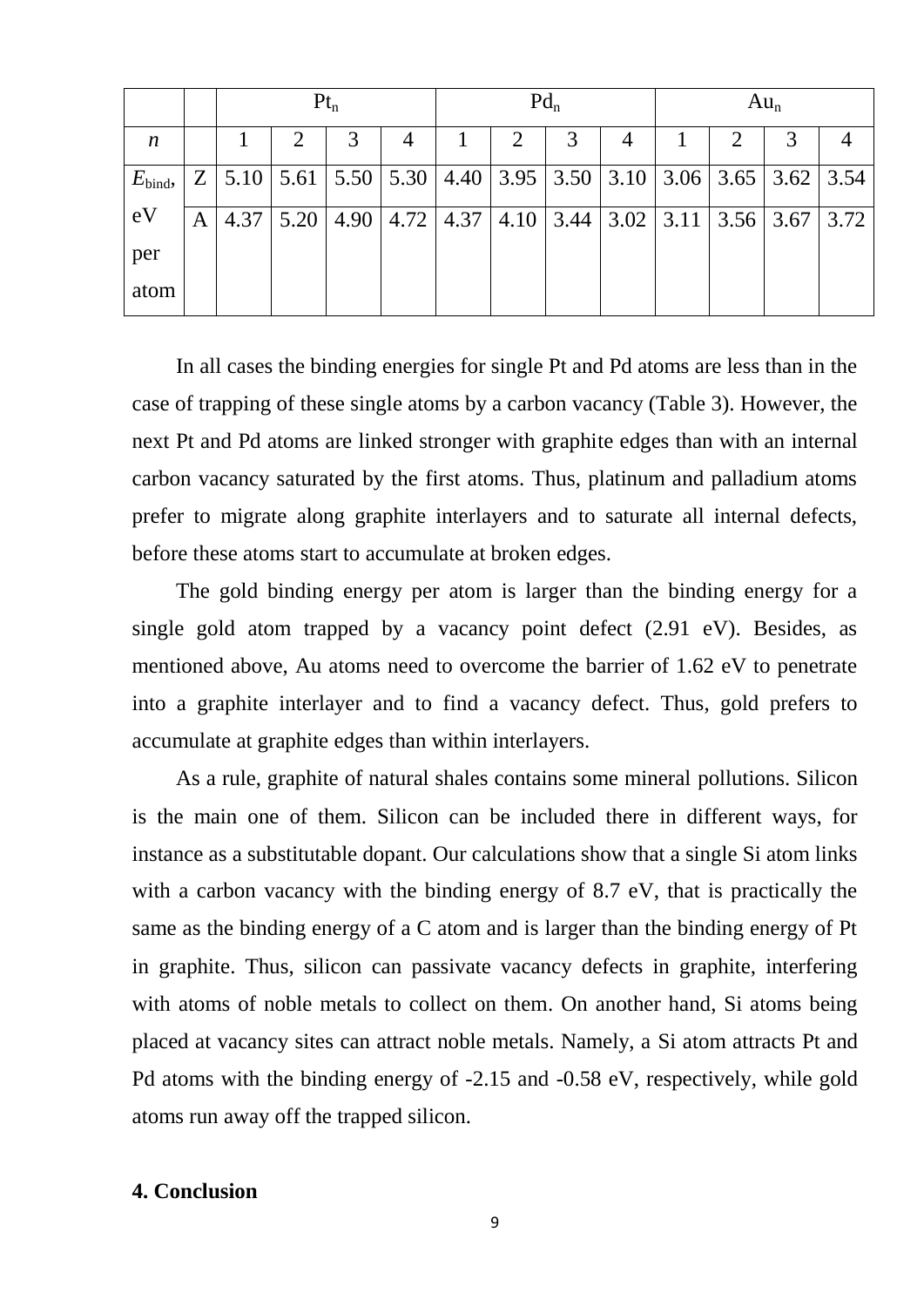Ab initio calculations show that platinum and palladium atoms can migrate through graphite even at room temperatures. They can link with structure defects of graphite layers, attract each other and accumulate, forming plate clusters. It seems that these clusters can grow up, till their increasing is not stopped by strengths in deformed graphite. Atoms of gold do not penetrate into graphite layers but concentrate at graphite breaks, forming three-dimensional particles, which sizes are mainly limited by sizes of adjacent cavities. Palladium also can form three-dimensional clusters at graphite breaks as well as accumulate near carbon vacancies. Silicon can passivate vacancy defects in graphite, interfering with atoms of noble metals to collect on them. Last effect can be used as a mechanism of striking off metals from graphite and their extraction from shales.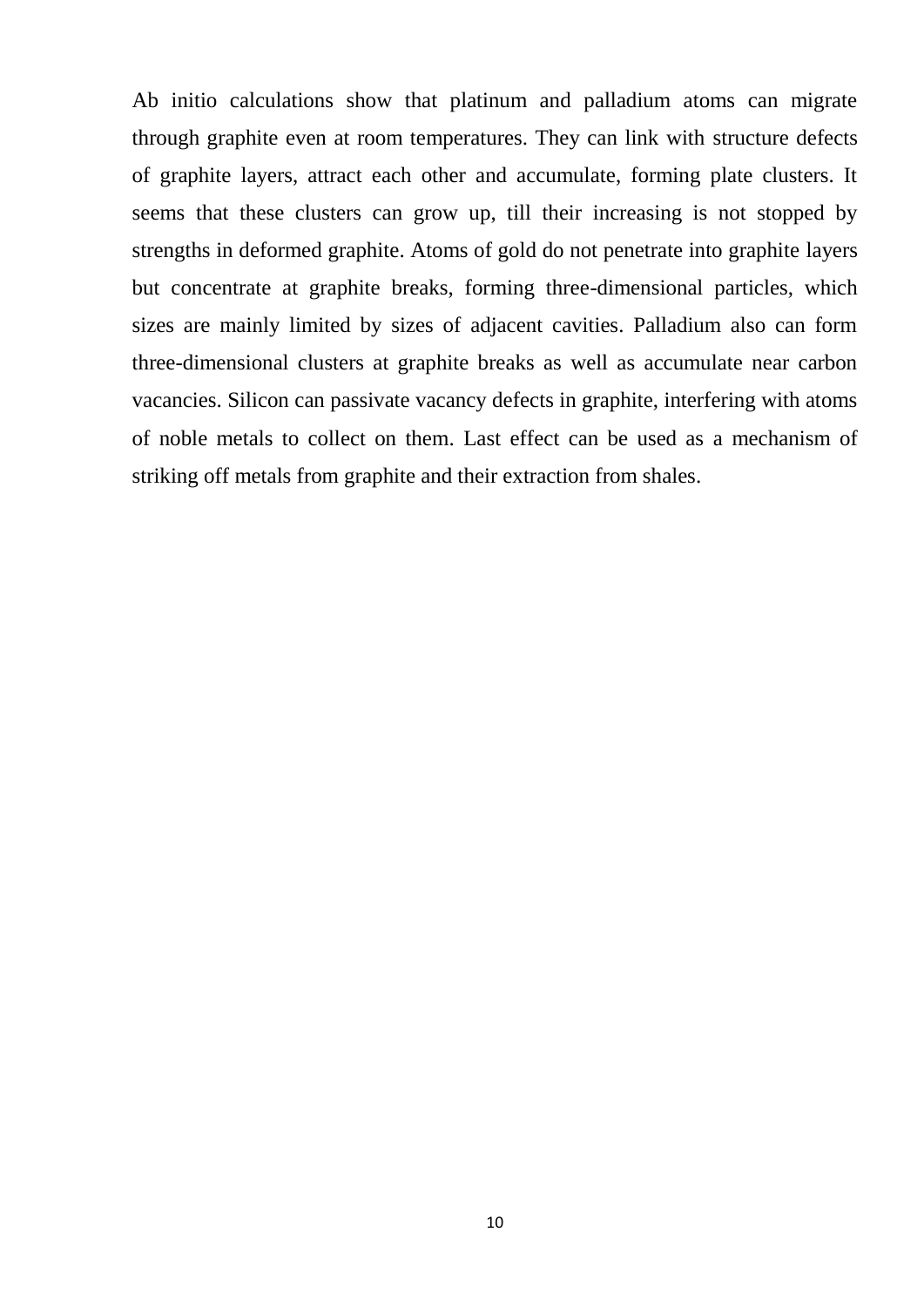## **Referencies**

1. Plyusnina L.P., Khanchuk A.I., Goncharov V.I., Sidorov V.A., Goryachev N.V., Kuzmina T.V., Likhoydov G.G. Gold, platinum and palladium in ores of the Natalka deposit (the High-Kolyma region). // Doklady RAN (in Russian) 2003. V. 391(3). P. 383-387.

2. Khanchuk A.I., Plyusnina L.P., Molchanov V.P. The first information on goldplatinum ores within carbonic minerals of the Khanka massive and prediction of a large deposit of noble metals in Primorsky region. // Doklady RAN (in Russian). 2004. V. 397(4). P. 524-529.

3. Khanchuk A.I., Plyusnina L.P., Molchanov V.P., Medvedev E.I. Noble metalls in rich-carbonic metamorphic minerals of the Khanka massive, Primorie. // Tikhookeanskaya Geologiya. 2007. V. 26(1). P 70-80.

4. Khanchuk A.I., Plyusnina L.P., Molchanov V.P., Medvedev E.I. Carbonization and geochemical specification of graphite-contained minerals of the North region of the Khanka massive, Primorie. // Geokhimiya*.* 2010. V. 2. P. 115-125.

5. Khanchuk A.I., Didenko A.N., Rasskazov I.Yu., Berdnikov N.V., Alexandrova T.N. Graphite shales as a perspective source of noble metals at the Far East of Russia. // Vestnik DVO RAN (in Russian). 2010. V. 151(3). P. 3-12.

6. Coveney R.M. Jr., Murowchick J.B., Grauch R.I., Chen N., Glascock M.D. Gold and platinum in shales with evidence against extraterrestrial sources of metals. // Chem. Geol. 1992. V. 99. P. 101-114.

7. Juvonen R., Lakomaa T., Soikkeli L. Determination of gold and the platinum group elements in geological samples by ICP-MS after nickel sulphide fire assay: difficulties encountered with different types of geological samples. // Talanta. 2002. V. 58. P. 595-603.

8. Mossman D.J. The formation of graphitizing carbons from the liquid phase. // J. Geochem. Explor. 1999. V. 66. P. 241-247.

9. Orberger B., Pasava J., Gallien J.P., Daudin L., Trocellier P. Se, As, Mo, Ag, Cd, In, Sb, Pt, Au, Tl, Re traces in biogenic and abiogenic sulfides from Black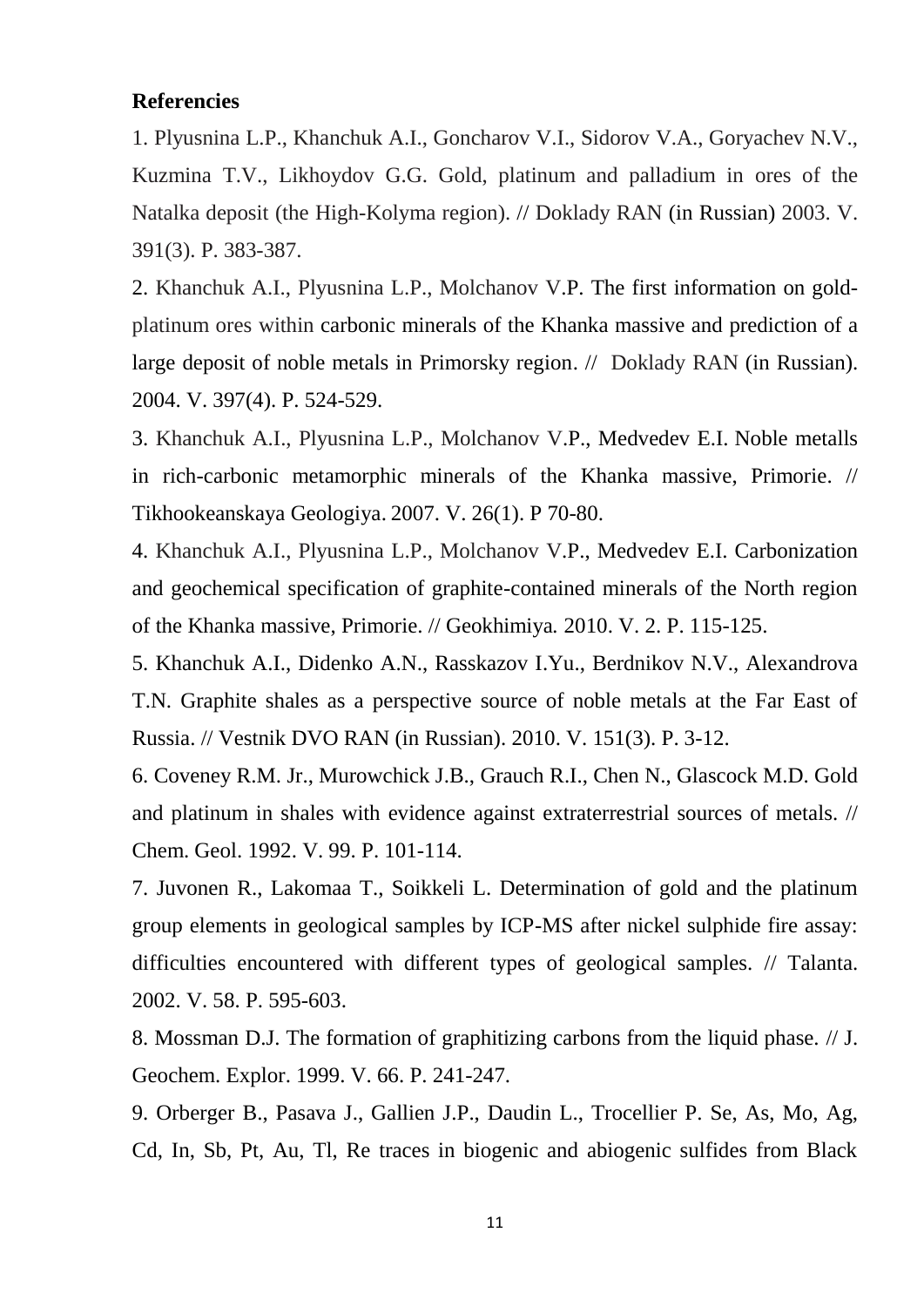Shales (Selwyn Basin, Yukon territories, Canada): A nuclear microprobe study. // Nucl. Instr. and Meth. in Phys. Res. 2003. V. 210. P. 441-448.

10. Pasava J. Anoxic sediments — an important environment for PGE: An overview. // Ore Geol. Rev. 1993. V. 8. P. 425-445.

11. Medkov M.A., Khanchuk A.I., Voyt A.V., Plyusnina L.P., Molchanov V.P., Medvedev E.I. Quantum-chemical study of interactions of  $Au(0)$ ,  $Pt(0)$ , and  $Ag(0)$ clusters with graphene fragments, taken as models of graphite structure. // Doklady RAN (in Russian). 2010. V. 434(4). P. 518-521.

12. Bernal J.D. The Structure of Graphite. // Proc. Roy. Soc. London A. 1924. V. 106. P. 749-773.

13. Hohenberg H., Kohn W. Inhomogeneous Electron Gas. // Phys. Rev. 1964. V. 136. P. B864-B871.

14. Kohn W., Sham J.L. Self-Consistent Equations Including Exchange and Correlation Effects. // Phys. Rev. 1965. V. 140. P. A1133-A1138.

15. Perdew J.P., Wang Y. Accurate and simple density functional for the electronic exchange energy. // Phys. Rev. B. 1986. V. 33. P. 8800-8802.

16. Cohen M.L., Heine V. Pseudopotential theory of cohesion and structure. // In: Ehrenreich H, Seitz F, Turnbull D (editors) Solid State Physics., Academic Press, New York, 1970. V. 24. P. 38-249.

17. Beckstedte M., Kley A., Neugebauer J., Scheffler M. Density functional theory calculations for poly-atomic systems: electronic structure, static and elastic properties and ab initio molecular dynamics. // Comp. Phys. Commun. 1997. V. 107. P. 187-205.

18. Durgun E., Dag S., Bagci V.M.K., Gülseren O., Yildirim T., Ciraci S. Systematic study of adsorption of single atoms on a carbon nanotube. // Phys Rev B. 2003. V. 67. P. 201401-201405.

19. Zavodinsky V.G., Mikhailenko E.A. Quantum-mechanics simulation of carbon nanoclusters and their activities in reactions with molecular oxygen. // Comp. Mater. Sci. 2006. V. 36. P. 159-165.

12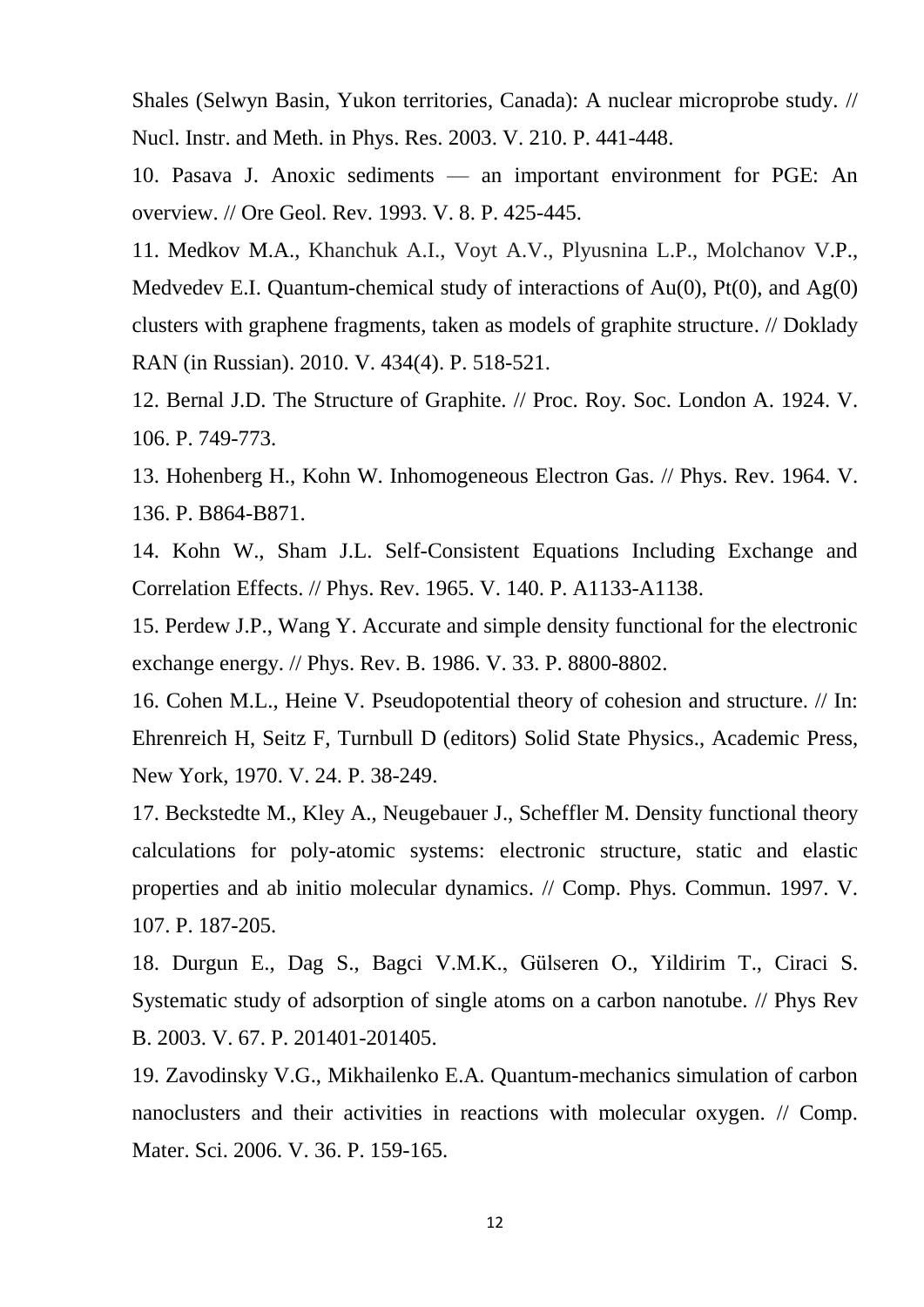20. Zavodinsky V.G. Ab initio simulation of diamond epitaxial growth on copper. // Comp. Mater. Sci. 2006. V. 36. P. 139-142.

21. Zavodinsky V.G. Small tungsten carbide nanoparticles: Simulation of structure, energetics, and tensile strength. // Int J Refract Metals & Hard Materials. 2010. V. 28. P. 446-450.

22. Troullier N., Martins J.L. Efficient pseudopotentials for plane-wave calculations. // Phys Rev B. 1991. V. 43. P. 1993-2006.

23. Murnagham F.D. The compressibility of media under extreme pressures. // Proc. Nattl. Acad. Sci. USA. 1944. V. 30. P. 244-247.

24. Monkhorst H.J., Pack J.D. 1976. Special points for Brillouin-zone integrations. Phys. Rev. B. 1976. V. 13. P. 5188-5192.

25. Kittel C. Introduction to Solid State Physics,  $6<sup>th</sup>$  ed. // Wiley, New York, 1986. 26. CRC Handbook of Chemistry and Physics, 65 ed. CRC Press Inc, Roca Raton,

1984-1985.